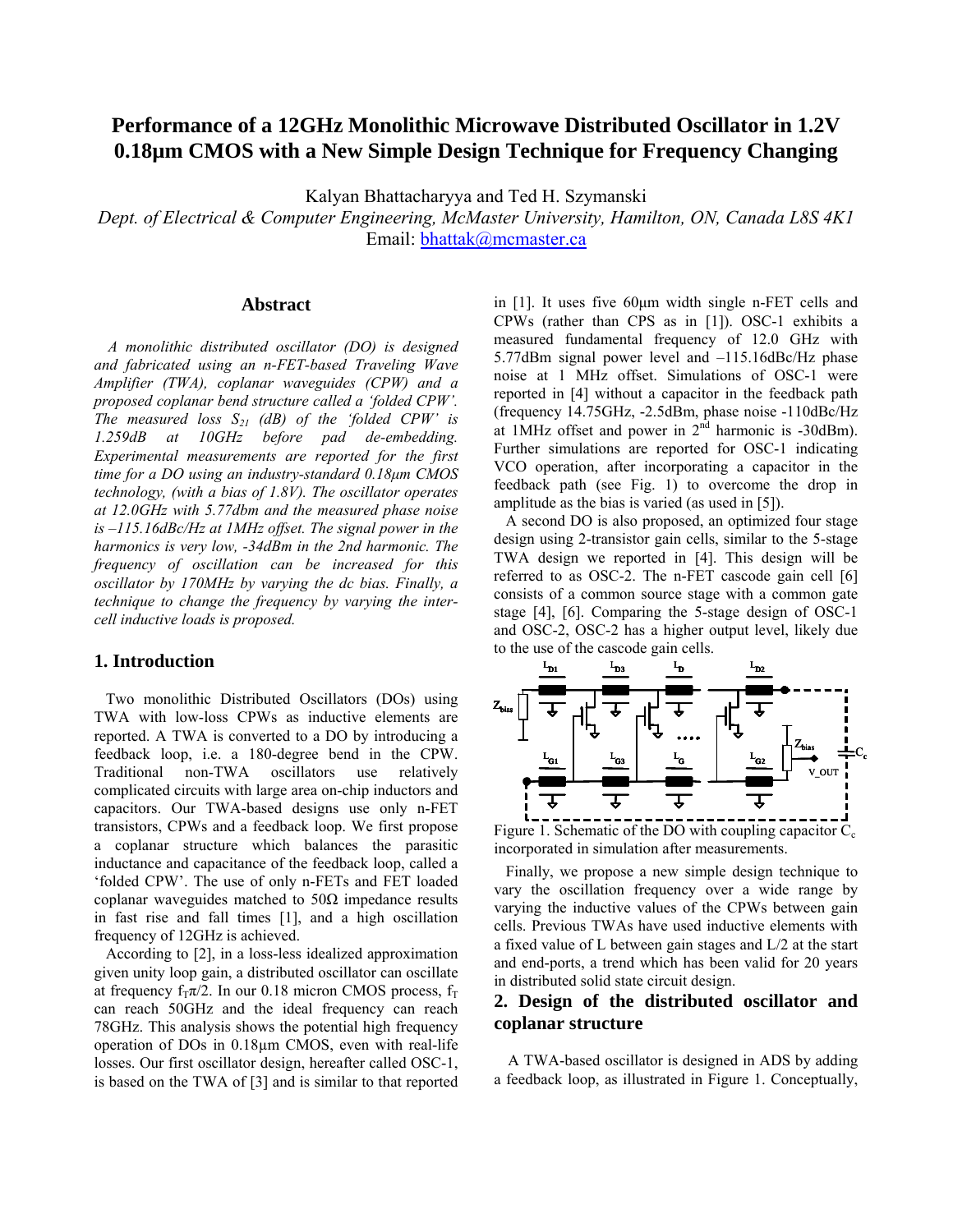instead of using a single large (i.e. 'lumped') n-FET transistor, this transistor can conceptually be divided into five equal segments [1]. The five gate inputs are connected with CPWs of impedance  $Z_{\text{line}}$  as are the five drain outputs, where  $Z_{\text{line}}$  is given by

$$
Z_{line} = \sqrt{\frac{L_{line}}{C_{line}}}
$$

where  $L_{line}$  and  $C_{line}$  are the inductance and the capacitance per unit length of the coplanar waveguide.

 The sum of transistor widths is therefore the same as the lumped FET. The parasitic capacitance of each transistor  $C_{FET}$ , which loads the CPW, is only one fifth of the lumped FET. The characteristic impedance Z<sub>line</sub> of coplanar transmission lines is selected as higher [1] than the desired input and output impedances  $Z$  (= $Z_0$ ) of the DO, since the parallel FET capacitance is added to  $C_{line}$ .



Figure 2. Layout of the monolithic microwave distributed oscillator (top view) in 0.18µm CMOS with G-S-G pads for measurements, chip area: 1.5x0.65 sq. mm.

 Ideally, the feedback connection should have zero loss and zero delay [1], which can be approximated by folding the gate and drain transmission lines in a U-shape as used in [1]. The inner U transmission line is used for the gate line, while the outer U line is used for the drain line, as shown in Figure 2. This layout brings the output of the drain line close to the input of the gate line, but introduces signal paths of different length [1]. To keep the drain and gate line lengths equal, we introduce an inversion where the drain coplanar signal line assumes the inner path as shown in Figure 3, a different approach from [1]. We call this design structure made for path length equalization the "folded CPW", as shown Figure 3.

# **3. Measurements of coplanar structure and oscillator OSC-1**

 The 'folded CPW' of Fig. 3 was fabricated and measured with a probing system and vector network analyzer using S-G (signal-ground) probes for signalground pads, rather than the G-S-G probes used for measurements as in [3], [4]. The measured loss  $S_{21}$  (dB) versus frequency of the "folded CPW" of Figure 3 is shown in Figure 4 before pad de-embedding, with 1.259dB loss at 10GHz. The measured input and output

reflections before pad de-embedding are  $S_{11}$  = -24.6dB and  $S_{22}$ = -24dB at 12GHz.

 The measurements were de-embedded for the pads using previously measured s-parameter data of groundsignal-ground pads [3], which should be accurate as the pads have similar size and the substrate is similarly grounded. The folded CPW exhibits 0.8dB loss at 10GHz after pad de-embedding. For our previously characterized straight line CPWs reported in [3], [4], the measured loss was 0.64dB/mm at 10GHz. Our straight-line CPW would have a loss of only 0.67 dB/mm at 10GHz [3], [4]. By adopting two 45-degree bends in the folded CPW, the added loss is only 0.13 dB. From the loss point of view, two 45 degree bends are preferable to two arbitrary angle bends such as 30 or 60 degrees, which yield higher reflection losses. Furthermore, non-standard bends may create design rule violations.



Figure 3. Layout of the coplanar test structure 'folded CPW' (top view) used in the bend path of the gate line.



Figure 4. Measured loss  $S_{21}$  (dB) versus frequency of the coplanar test structure of Figure 3.

 OSC-1 was measured with a probing station and two spectrum analyzers, one of which is capable of phase noise measurements using a built-in software module. The measured power for the OSC-1 is shown in Figure 5. A marker shows the fundamental is at 12.00GHz with a power of +5.77dBm, and the 2nd harmonic is at 23.92GHz with a power of -34dBm. OSC-1 operates at a bias of 1.8V and 60mA. By changing the bias to 1.2V, the performance was shifted up to 12.17GHz with -8dBm output power.

 The measured phase noise spectrum of OSC-1 is shown in Figure 6. A 10 dB coupler was used to reduce high signal power from reaching the measuring spectrum analyzer and producing any nonlinearity, as done in [1] using a 6dB coupler. The measured phase noise is -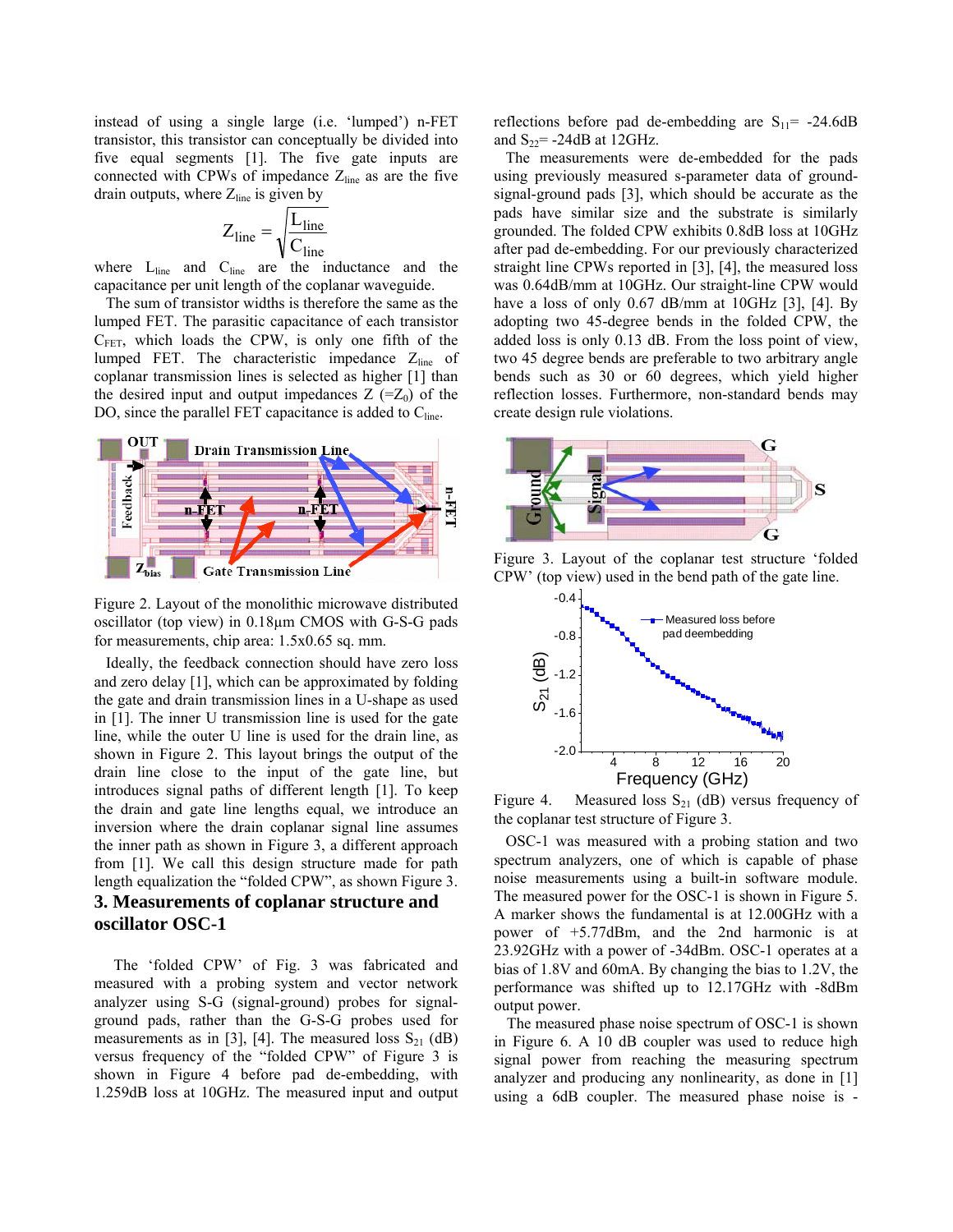

115.16dBc/Hz at 1 MHz offset from the 12GHz carrier in OSC-1. The power and phase noise figures for OSC-1

Figure 5. Measured power spectrum of the Osc-1 with marker showing that the fundamental is at 12.00GHz, +5.77dBm (includes 2.6dB loss from the testing systems).

implemented in industry-standard silicon CMOS are compared to prior reported results (implemented with non-standard CMOS [1] and BiCMOS [5] processes) in Table 1 and Figure 7 respectively. OSC-1 offers the best power and phase noise results of DOs in the literature.



Fig. 6. Measured phase noise spectrum of the Osc-1. It is -115.16dBc/Hz at 1 MHz offset from the carrier.

 The carrier-to-noise ratio (CNR) has been calculated according to [7], where CNR= (negative phase noise) in dBc/Hz. The CNR is normalized with respect to fundamental frequency of operation and power consumption, to yield  $CNR_{\text{norm}}$  as in [7]. The  $CNR_{\text{norm}}$  can be used as a "Figure of Merit" (FoM) [7]. For OSC-1 the  $CNR_{norm} = FoM = 176.41dBc/Hz.$ 

#### **4. VCO-Like operation**

 A simple modification of the DO in Figure 1 is proposed to achieve VCO-like operation, i.e., the introduction of a capacitor in the feedback path (the dashed line in Figure 1) for ac coupling, similar to [5]. The circuit was simulated in the ADS Harmonic Balance simulator. The coupling capacitor allows for the independent control of the dc voltage in the gate and drain lines. By using single

n-FET gain cells with a width of 30µm, the oscillator simulation reports a fundamental at 17.921GHz with 5.1dBm output power level (much higher than [4]) , at a drain bias of 1.8V and a gate voltage of 1.2V. The higher

| Table 1   |             |            |           |  |  |
|-----------|-------------|------------|-----------|--|--|
| Frequency | Power level | Operating  | Reference |  |  |
| (GHz)     | (dBm)       | Voltage, V |           |  |  |
| 16.8      | $-3.5$      | 1.3        |           |  |  |
| 12.0      | $-15.37$    | 2.5        |           |  |  |
|           | $-4.5$      | 2.5        |           |  |  |
|           | $+577$      |            | This work |  |  |

frequency (17.92 GHz versus 12 GHz in OSC-1) is due to the smaller width of the n-FETs. By increasing the drain voltage by 0.2V while keeping the gate voltage constant at 1.2V, the frequency is increased by 60MHz, with a 1



Figure 7. Comparison of measured phase noises for DOs.

dBm increase in output level. By decreasing the gate voltage by 0.2V while keeping the drain voltage constant at 1.8V, the frequency is increased by 60MHz with a 1.3dBm decrease in output. We observe that this design variation results in a high frequency VCO with large amplitude, achieved by tuning the parasitic gate and drain capacitances ("inherent varactors" [5]) of the n-FETs.

#### **5. Simulation of Oscillator-2**

 OSC-2 shown in Figure 8 is based on similar five stage DO reported in [4], and uses 50µm wide n-FET transistor. The gain cell is an n-FET cascode formed by a common



Figure 8. DO with n-FET cascode gain cells. source stage with a common gate stage, as in [4], [6]. The